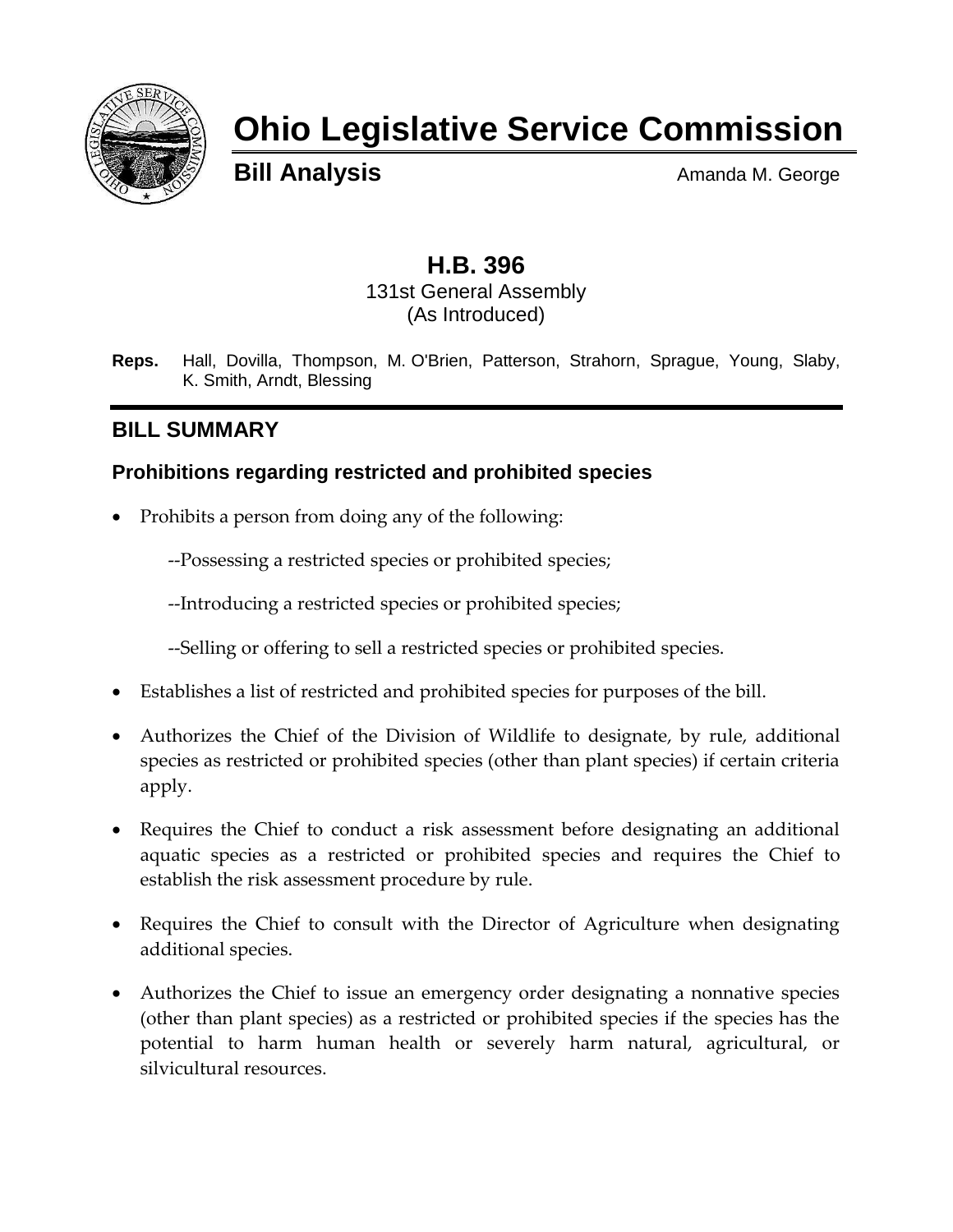- Specifies that an emergency order is effective for not longer than 90 days.
- Requires the Chief to post an emergency order on the Division's website, publicize the order, and provide a copy of it to the appropriate committees of the Senate and House of Representatives.
- Establishes civil penalties and criminal fines for violations of the bill's provisions and requires those penalties and fines to be deposited in the existing Wildlife Fund for use by the Division of Wildlife.

## **CONTENT AND OPERATION**

#### **Prohibitions regarding restricted and prohibited species**

The bill prohibits a person from doing any of the following:

- (1) Possessing a restricted species or prohibited species;
- (2) Introducing a restricted species or prohibited species; or
- (3) Selling or offering to sell a restricted species or prohibited species.<sup>1</sup>

For purposes of the bill, "introduce" means to stock, place, plant, release, or allow the release of an organism in Ohio at a specific location where the organism is not already naturalized.<sup>2</sup> "Naturalize" means any process by which a nonnative species is spread into the wild and its reproduction is sufficient to sustain its own population.<sup>3</sup> "Nonnative" means not indigenous to Ohio.<sup>4</sup>

#### **Restricted species**

Under the bill, a "restricted species" means a quagga mussel (Dreissena rostriformis bugensis) or a Zebra mussel (Dreissena polymorpha), including a hybrid or genetically engineered variant of the species or an egg of the species.

"Genetically engineered" means an organism whose genome, either chromosomal or extrachromosomal, is modified permanently and heritably using

 $\overline{a}$ 

 $3$  R.C. 1532.01(G).

<sup>&</sup>lt;sup>1</sup> R.C. 1532.03.

 $2$  R.C. 1532.01(E).

 $4$  R.C. 1532.01(H).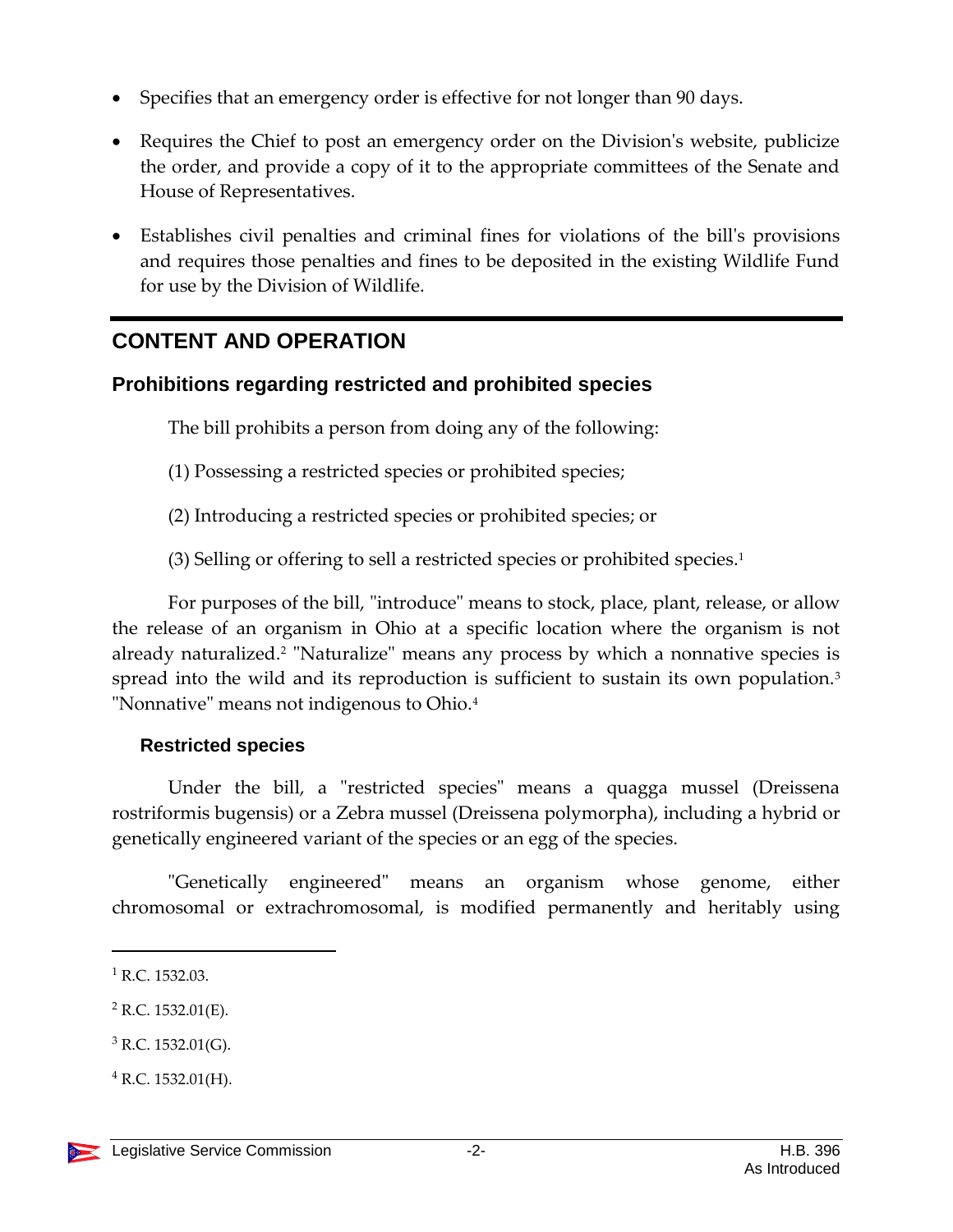recombinant nucleic acid techniques or the progeny of such an organism.<sup>5</sup> "Recombinant nucleic acid techniques" means laboratory techniques through which genetic material is isolated and manipulated in vitro and then inserted into an organism.<sup>6</sup>

#### **Prohibited species**

The bill establishes the following list of prohibited species, which includes an egg of each species, as applicable, and a hybrid or genetically engineered variant of each species or egg:

(1) A Eurasian collard dove (Streptopelia decaocto);

(2) A rusty crayfish (Orconectes rusticus);

(3) The following fish species: bighead carp (Hypophthalmichthys nobilis), bitterling (Bitterling (Rhodeus sericeus)), black carp (Mylopharyngodon piceus), eurasian ruffe (Gymnocephalus cernuus), grass carp (Ctenopharyngodon idella), ide (Leuciscus idus); japanese weatherfish (Misgurnus anguillicaudatus), round goby (Neogobius melanostomus), rudd (Scardinius erythrophthalmus), silver carp (Hypophthalmichthys molitrix), a fish of the snakehead family (family Channidae), tench (Tinca tinca), and tubenose goby (Proterorhinus marmoratus);

(4) Both of the following insects: asian longhorned beetle (Anoplophora glabripennis) and emerald ash borer (Agrilus planipennis);

(5) A nutria (Myocastor coypus); and

(6) Any of the following mollusk species: brown garden snail (Helix aspersa), cartusian snail (Monacha cartusiana), giant African snail (Achatina fulica), girdled snail (Hygromia cinctella), eastern heath snail (Xerolenta obvia), and wrinkled dune snail (Candidula intersecta).<sup>7</sup>

#### **Designating additional species**

The bill authorizes the Chief of the Division of Wildlife to designate additional restricted or prohibited species, other than plant species, if the following criteria apply:

 $\overline{a}$ 

 $5$  R.C. 1532.01(D).

 $6$  R.C. 1532.01(J).

 $7$  R.C. 1532.01(H).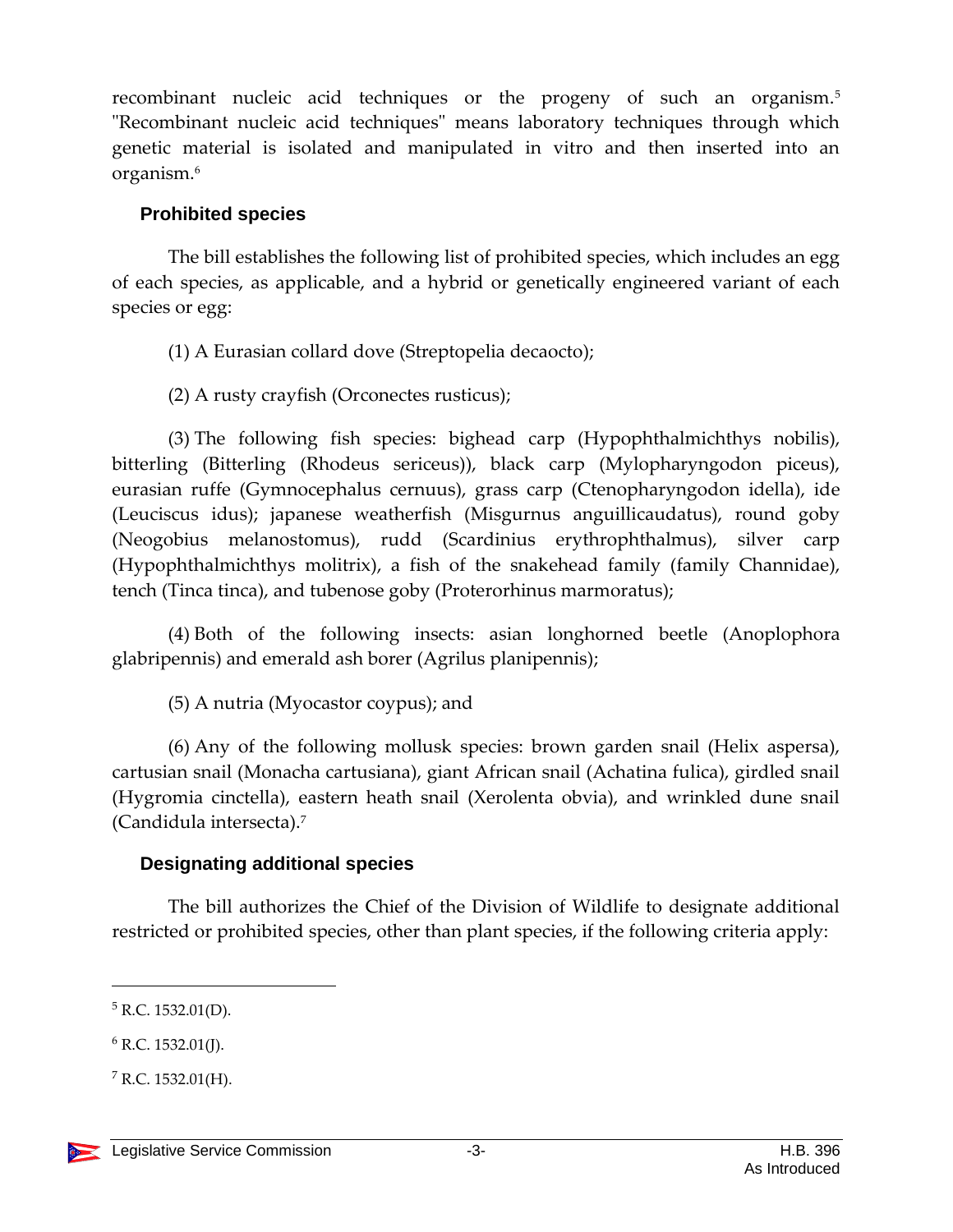(1) The species is nonnative.

(2) The species is not naturalized in Ohio or, if naturalized, is not widely distributed throughout Ohio.

(3) The species has the potential to harm human health or to severely harm natural, agricultural, or silvicultural resources.

(4) Effective management or control techniques for the species are not available.<sup>8</sup>

The Chief may designate additional species only by rule adopted in accordance with the Administrative Procedure Act. The Chief must consult with the Director of Agriculture when designating an additional species. The Chief also may adopt any other rules necessary to administer and enforce the bill.<sup>9</sup>

Before adopting rules to designate an additional aquatic species (see "**Aquatic Species**," below), the Chief must conduct a risk assessment. As such, the Chief is required to adopt rules in accordance with the Administrative Procedure Act establishing a risk assessment procedure for evaluating potential restricted and prohibited species.<sup>10</sup>

#### **Emergency orders**

The bill authorizes the Chief to issue an emergency order designating a nonnative species, other than a plant species, as a restricted species or prohibited species if the species has the potential to harm human health or severely harm natural, agricultural, or silvicultural resources. An emergency order issued by the Chief is effective for not longer than 90 days. In addition, the Chief must do both of the following:

(1) Post the emergency order on the Division of Wildlife's website and publicize the order, including the reason for the order and the effective date of the order;

<sup>10</sup> R.C. 1532.02(B) and 1532.04.



 $\overline{a}$ 

 $8$  R.C. 1532.02(A) and (C).

<sup>&</sup>lt;sup>9</sup> R.C. 1532.02(A) and 1532.04.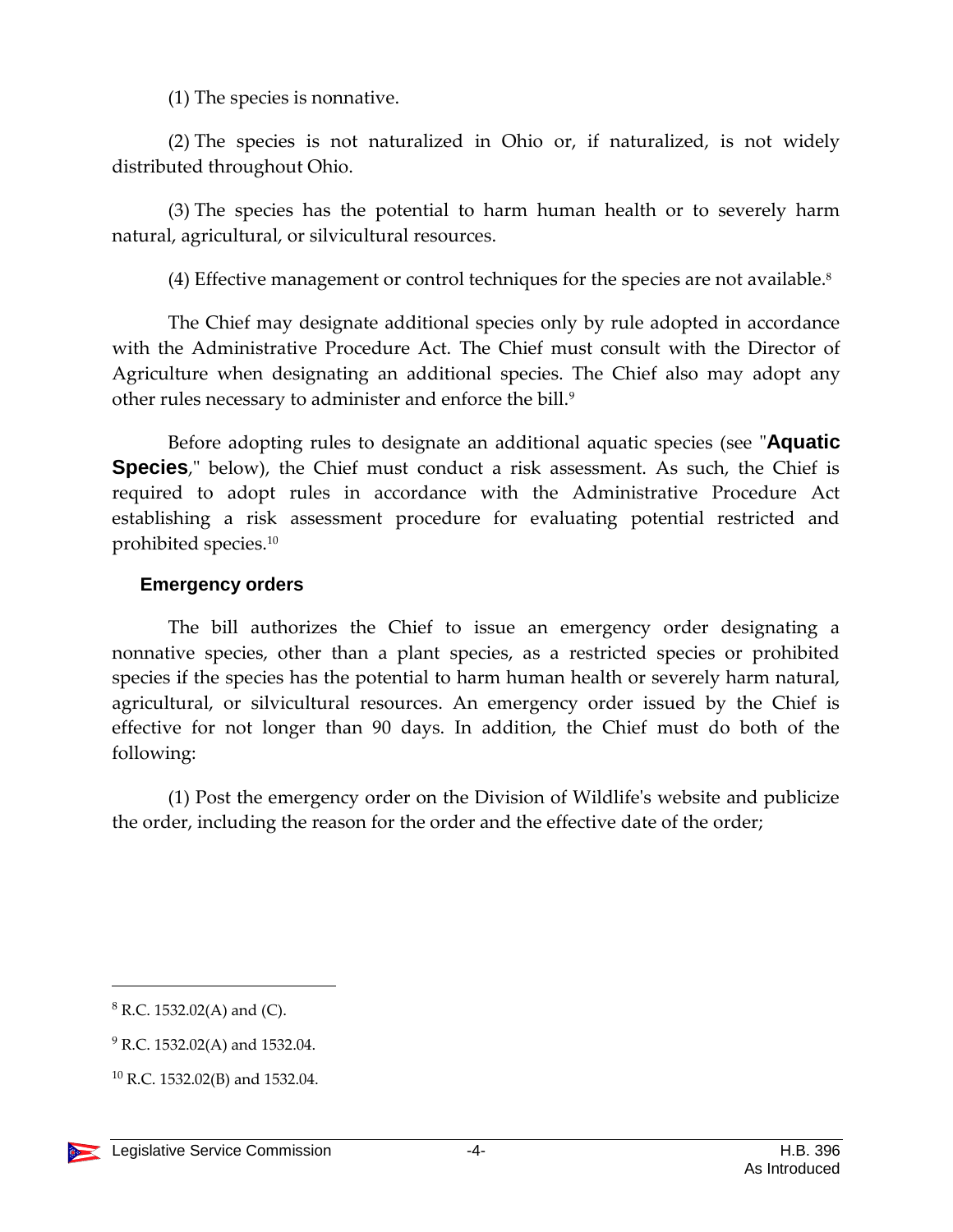(2) Provide a copy of the emergency order to the committees of the Senate and the House of Representatives that are primarily responsible for considering environment, natural resources, and tourism-related matters.<sup>11</sup>

#### **Civil penalties**

Under the bill, the Attorney General, upon written request by the Director of Natural Resources, must commence a civil action against any person who violates the bill's prohibitions.<sup>12</sup> In addition, the bill requires a person who has violated the above prohibitions to pay a civil penalty. The civil penalty structure is as follows:

| If a person                                                        |                                                                                 |                                                                          |                                                                          |  |  |
|--------------------------------------------------------------------|---------------------------------------------------------------------------------|--------------------------------------------------------------------------|--------------------------------------------------------------------------|--|--|
|                                                                    | possesses or introduces                                                         | sells or offers to sell                                                  |                                                                          |  |  |
|                                                                    |                                                                                 |                                                                          |                                                                          |  |  |
| a restricted species                                               | a prohibited species                                                            | a restricted species                                                     | a prohibited species                                                     |  |  |
|                                                                    |                                                                                 |                                                                          |                                                                          |  |  |
| the person is subject<br>to a civil penalty of<br>up to \$5,000.13 | the person is subject<br>to a civil penalty of<br>up to \$10,000. <sup>14</sup> | the person is subject<br>to a civil penalty of<br>\$1,000 to \$10,000.15 | the person is subject<br>to a civil penalty of<br>\$2,000 to \$20,000.16 |  |  |

#### **Criminal penalties**

The bill also establishes criminal penalties for a person who has knowingly or purposefully violated the bill's prohibitions. The criminal penalty structure is as follows for a person who knowingly violates the bill's prohibitions:

 $\overline{a}$ 

<sup>13</sup> R.C. 1532.05(A)(1).

<sup>14</sup> R.C. 1532.05(B)(1).

 $15$  R.C. 1532.05(A)(2).

<sup>16</sup> R.C. 1532.05(B)(2).



 $11$  R.C. 1532.02(D).

<sup>12</sup> R.C. 1532.05(C).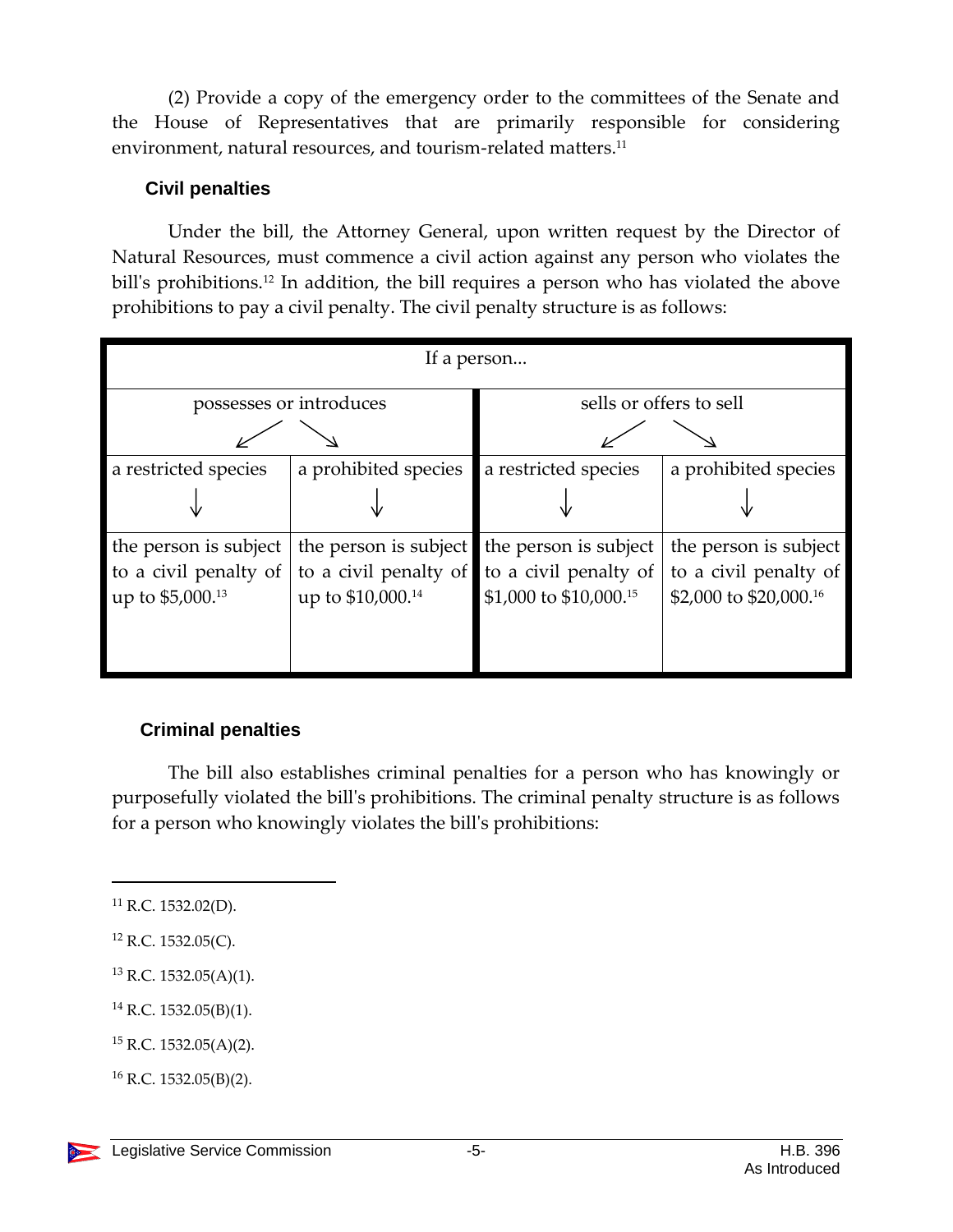| If a person knowingly                         |                                               |                                  |  |  |
|-----------------------------------------------|-----------------------------------------------|----------------------------------|--|--|
| possesses, introduces, or sells or intends to | possesses, introduces, or sells or intends to |                                  |  |  |
| sell a                                        | sell a                                        |                                  |  |  |
|                                               |                                               |                                  |  |  |
| restricted species                            | prohibited species                            | prohibited species               |  |  |
|                                               | that is not an                                | that is an aquatic               |  |  |
|                                               | aquatic species                               | species                          |  |  |
|                                               |                                               |                                  |  |  |
| the person is guilty of a misdemeanor         | the person is guilty                          | the person is guilty             |  |  |
|                                               | of a felony                                   | of a felony                      |  |  |
|                                               |                                               |                                  |  |  |
| and must be fined \$1,000 to \$10,000         | and must be fined                             | and must be fined                |  |  |
|                                               | \$2,000 to \$20,000                           | \$2,000 to \$100,000             |  |  |
|                                               |                                               |                                  |  |  |
| and may be imprisoned for not more than       | and may be                                    | and may be                       |  |  |
| 1 year. $17$                                  | imprisoned for not                            | imprisoned for not               |  |  |
|                                               | more than 2 years. <sup>18</sup>              | more than 3 years. <sup>19</sup> |  |  |
|                                               |                                               |                                  |  |  |

The criminal penalty structure is as follows for a person who purposefully violates the bill's prohibitions:

 $\overline{a}$ 

 $17$  R.C. 1532.99(A)(1).

<sup>18</sup> R.C. 1532.99(B)(1).

<sup>19</sup> R.C. 1532.99(B)(2).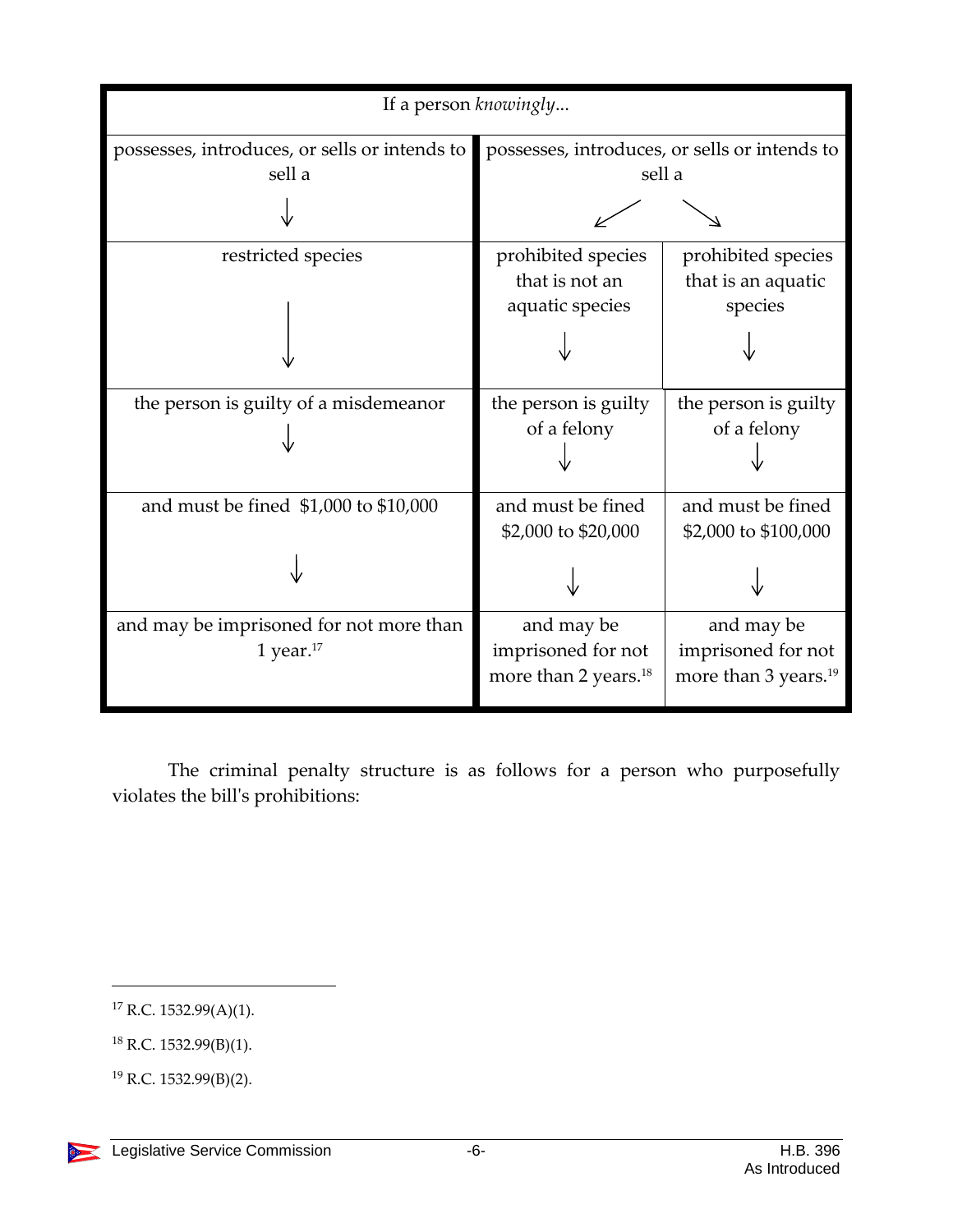| If a person <i>purposefully</i>                                                                     |                                                                            |                                                                            |                                                                            |                                                                                                           |                                                                      |
|-----------------------------------------------------------------------------------------------------|----------------------------------------------------------------------------|----------------------------------------------------------------------------|----------------------------------------------------------------------------|-----------------------------------------------------------------------------------------------------------|----------------------------------------------------------------------|
| and with the intent to damage natural, agricultural, or<br>silvicultural resources or human health, |                                                                            |                                                                            |                                                                            | but without the intent to damage natural,<br>agricultural, or silvicultural resources or<br>human health, |                                                                      |
|                                                                                                     |                                                                            |                                                                            |                                                                            |                                                                                                           |                                                                      |
| possesses a                                                                                         |                                                                            | introduces or sells or<br>offers to sell a                                 |                                                                            | introduces or sells or offers to sell a                                                                   |                                                                      |
|                                                                                                     |                                                                            |                                                                            |                                                                            |                                                                                                           |                                                                      |
| restricted<br>species                                                                               | prohibited<br>species                                                      | restricted<br>species                                                      | prohibited<br>species                                                      | restricted species                                                                                        | prohibited species                                                   |
|                                                                                                     |                                                                            |                                                                            |                                                                            |                                                                                                           |                                                                      |
| the person<br>is guilty of a<br>felony                                                              | the person<br>is guilty of a<br>felony                                     | the person<br>is guilty of a<br>felony                                     | the person<br>is guilty of a<br>felony                                     | the person is<br>guilty of a felony                                                                       | the person is guilty of a<br>felony                                  |
|                                                                                                     |                                                                            |                                                                            |                                                                            |                                                                                                           |                                                                      |
| and must be<br>fined<br>$$1,000$ to<br>\$250,000                                                    | and must be<br>fined<br>\$2,000 to<br>\$500,000                            | and must be<br>fined<br>$$1,000$ to<br>\$500,000                           | and must be<br>fined<br>$$2,000$ to<br>\$1,000,000                         | and must be fined<br>\$1,000 to \$250,000                                                                 | and must be fined<br>\$2,000 to \$500,000                            |
|                                                                                                     |                                                                            |                                                                            |                                                                            |                                                                                                           |                                                                      |
| and may be<br>imprisoned<br>for not<br>more than 2<br>years. <sup>20</sup>                          | and may be<br>imprisoned<br>for not<br>more than 4<br>years. <sup>21</sup> | and may be<br>imprisoned<br>for not<br>more than 3<br>years. <sup>22</sup> | and may be<br>imprisoned<br>for not<br>more than 5<br>years. <sup>23</sup> | and may be<br>imprisoned for<br>not more than 2<br>years. <sup>24</sup>                                   | and may be imprisoned<br>for not more than 4<br>years. <sup>25</sup> |

<sup>20</sup> R.C. 1532.99(A)(2).

÷.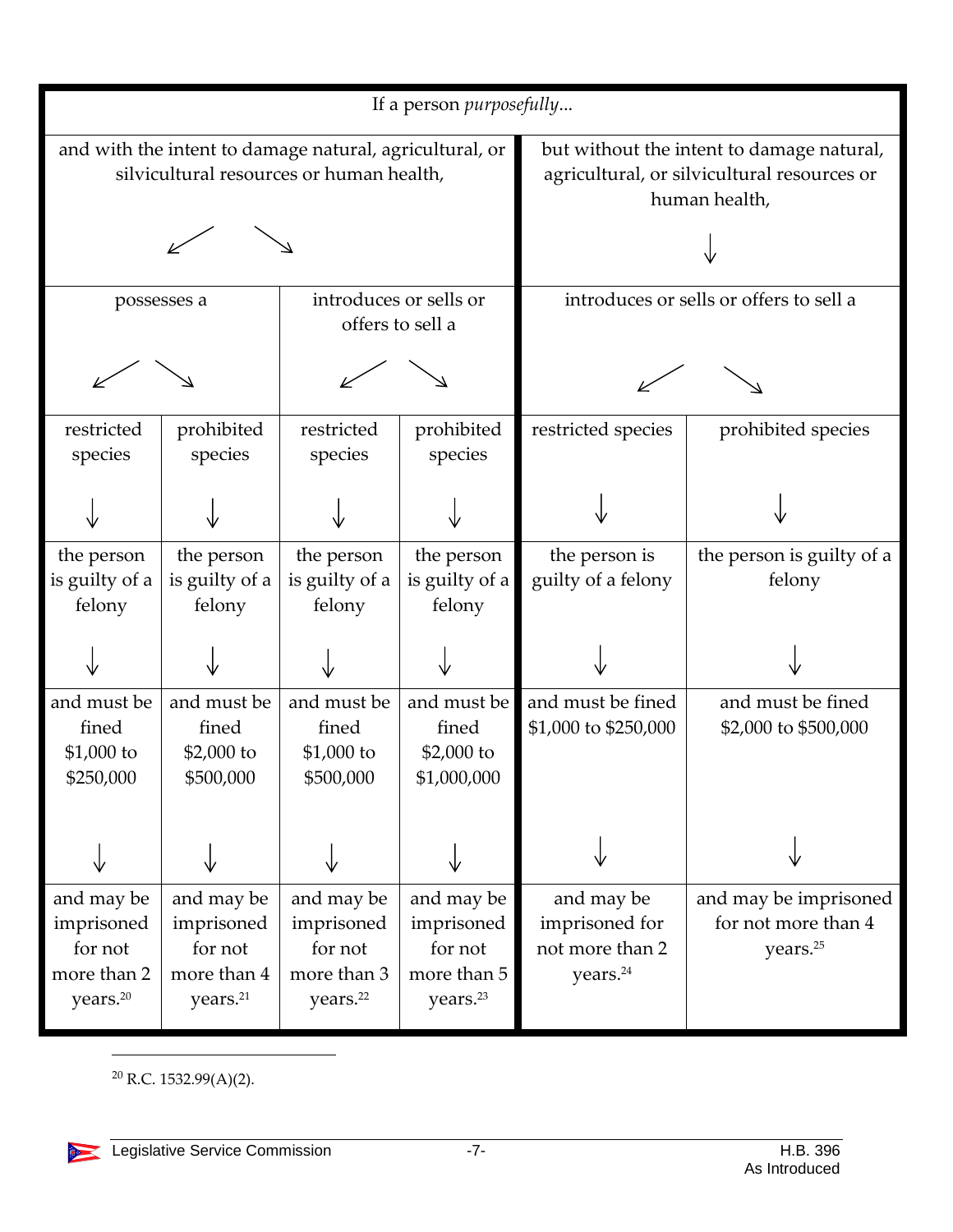#### **Proceeds from civil penalties and fines**

Unless otherwise directed by the Director of Natural Resources, all civil penalties and criminal fines collected under the bill's provisions must be deposited into the existing Wildlife Fund for the use of the Division of Wildlife.<sup>26</sup>

#### **Aquatic species**

Under the bill, "aquatic" means an amphibian, crustacean, fish, mollusk, reptile, or wiggler.<sup>27</sup> Those terms are also defined in the bill as follows:

| <b>Term</b>    | <b>Definition</b>                                                                 |
|----------------|-----------------------------------------------------------------------------------|
| Amphibian      | Frog, toad, or salamander of the class<br>Amphibia. <sup>28</sup>                 |
| Crustacean     | Any freshwater crayfish, shrimp, or prawn of<br>the order Decapoda. <sup>29</sup> |
| <b>Mollusk</b> | An invertebrate of the class Bivalvia or<br>Gastropoda. <sup>30</sup>             |
| Reptile        | Any turtle, snake, or lizard of the class<br>Reptilia. <sup>31</sup>              |
| Wiggler        | An egg, nymph, or larva of an insect. <sup>32</sup>                               |

<sup>21</sup> R.C. 1532.99(B)(3).

 $\overline{a}$ 

- $22$  R.C. 1532.99(A)(4).
- <sup>23</sup> R.C. 1532.99(B)(5).
- $24$  R.C. 1532.99(A)(3).
- $25$  R.C. 1532.99(B)(4).
- <sup>26</sup> R.C. 1531.17.
- $27$  R.C. 1503.01(B).
- <sup>28</sup> R.C. 1503.01(A).
- $29$  R.C. 1503.01(C).
- <sup>30</sup> R.C. 1503.01(F).
- $31$  R.C. 1503.01(K).
- <sup>32</sup> R.C. 1503.01(M).

DE